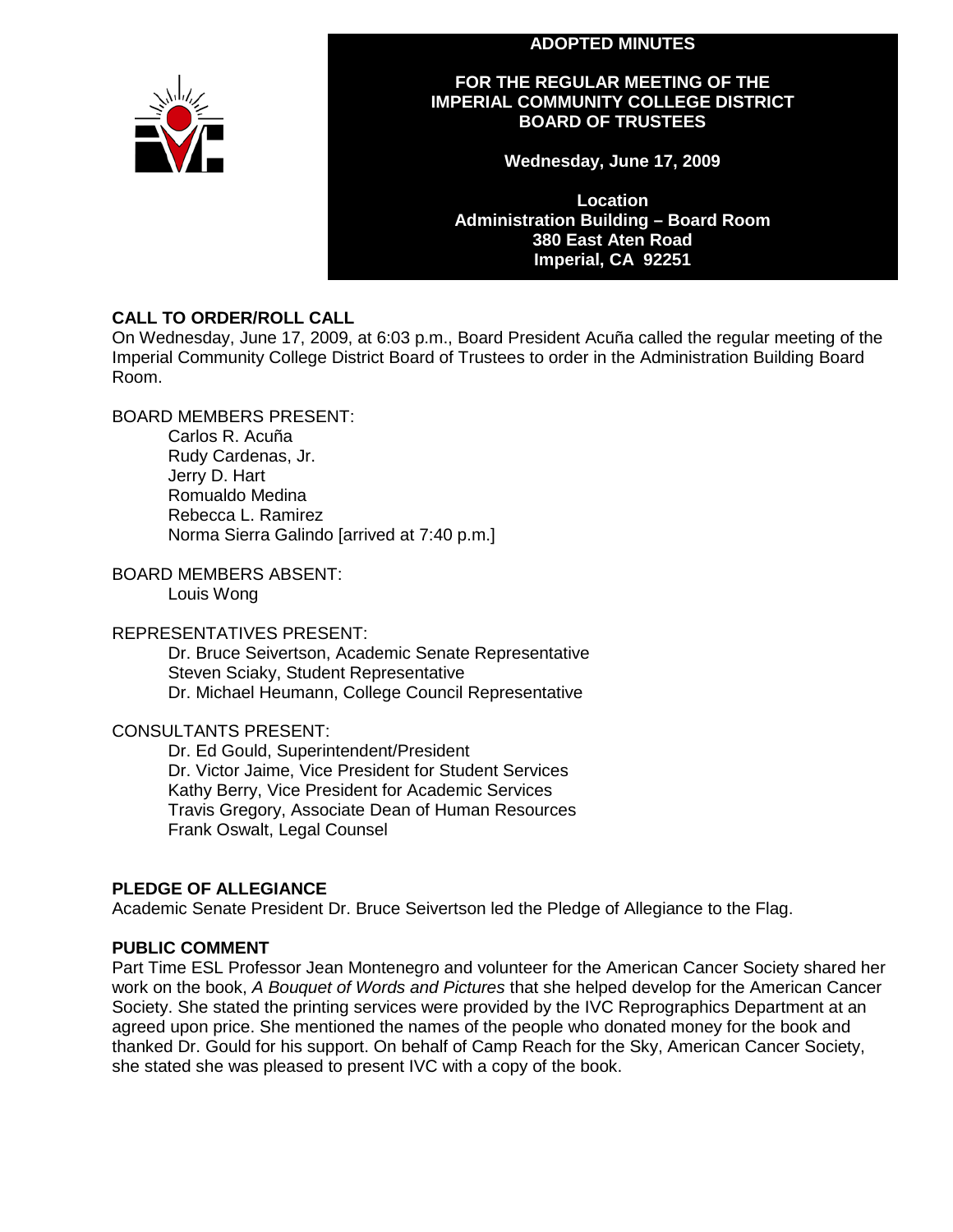#### **PRESENTATION**

#### **M/S/C Ramirez/Medina**

**Resolution No. 14383: In Memoriam: A Resolution of Respect and Appreciation for Instructor Johnny Romero** 

#### **Discussion**

President Gould presented the family with a plaque that was given by the Fire Academy IV Students of Imperial Valley College.

President Gould then presented the family with a resolution plaque.

#### **Resolution**

WHEREAS, the Board of Trustees, Superintendent/President, and the employees of Imperial Valley College express our deepest respect and sympathy on the loss of a dear friend and instructor, Johnny Romero; and

WHEREAS, Johnny Romero was an instructor for four years, serving as instructor in fire fighter courses, fire academy courses, and the advanced fire technology courses since August 2005; and

WHEREAS, Johnny Romero was a supporter of the community through his service as a Deputy Fire Marshall for Imperial County and as an avid participant in local Pop Warner and High School football; and

WHEREAS, Johnny Romero loved his family, his friends, the fire community, and reached into our community for the good of the students, the advancement of his profession, and the good of the community; and

WHEREAS, Imperial Valley College benefited from his sense of integrity, honesty, and dedication to his community;

NOW THEREFORE, BE IT RESOLVED, that the Board of Trustees, does hereby extend its deepest sympathy to his family and acknowledges to them our gratitude and deepest admiration for his years of faithful and devoted service to Imperial Valley College and our community.

#### **WRITTEN COMMUNICATION**

Board President Acuña announced that the Board received four written communications.

#### **INFORMATION REPORTS**

#### **Employee of the Month (June 2009)**

Dean of Technology Dr. Robin Ying announced Director of Application Services Jeff Cantwell as the June Employee of the Month. He gave Jeff accolades and thanked him for his work.

President Gould congratulated and presented Jeff with a certificate.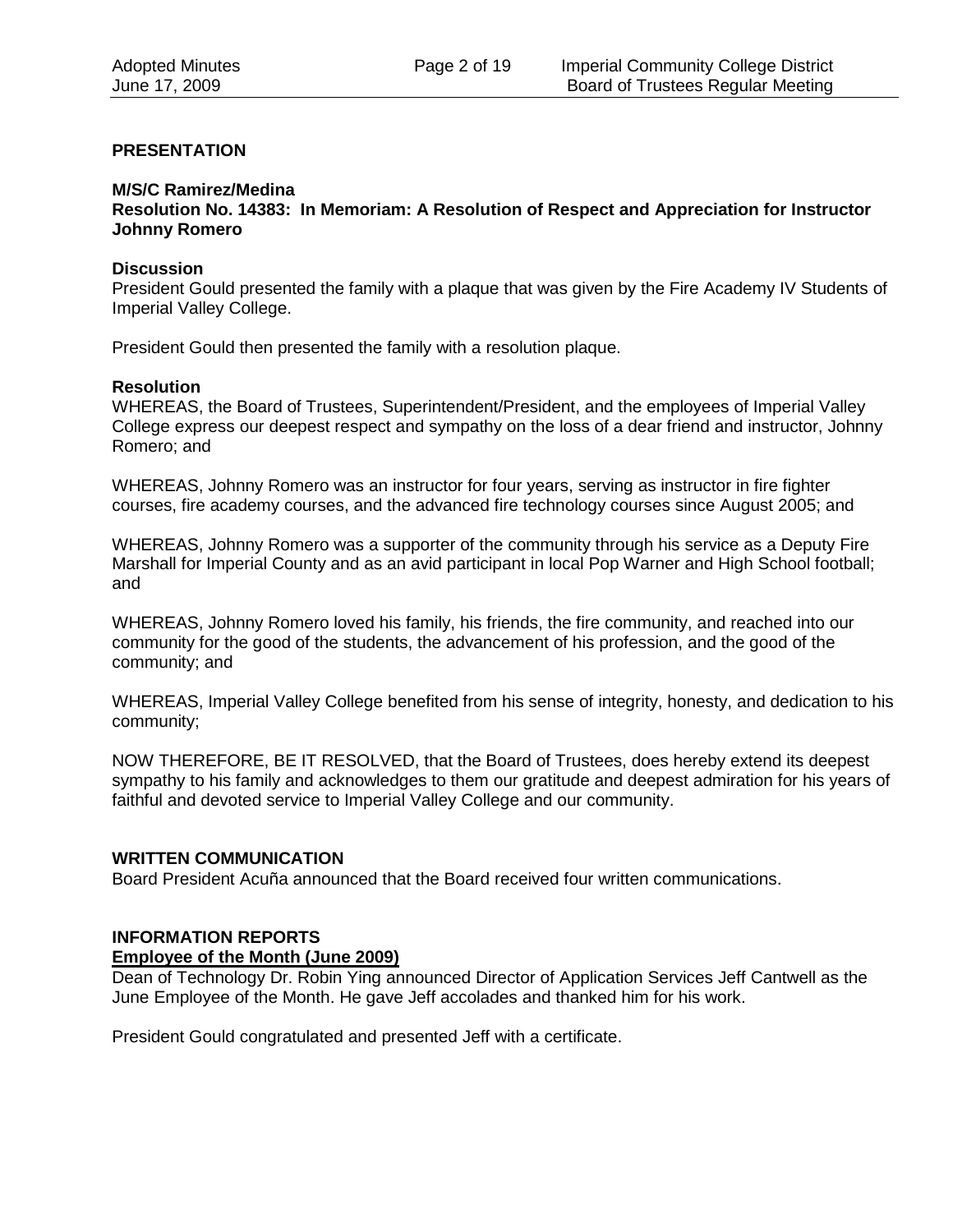### **Employee of the Year 2008-2009**

Vice President for Academic Services Kathy Berry announced Bruce Page as Employee of the Year for 2008-2009. She gave Bruce accolades and thanked him for his work.

President Gould congratulated and presented Bruce with a certificate.

Bruce thanked everyone and shared his motto, "Students don't care what you know, until they know that you care."

# **Board Member Reports**

Trustee Hart reported the following:

• Attended the final SDICCCA meeting of the year on June  $1<sup>st</sup>$ . He reported he was elected to be Vice President of the Trustees. He stated IVC is well represented with his election as well as President Gould being elected as the President of SDICCCA.

### **Associated Student Government Senate Update – Steven Sciaky**

ASG President Sciaky reported the following:

- Announced he became the formal ASG President.
- Announced he will be holding a planning meeting once the summer session begins to start planning for the upcoming school year.
- Announced the Region X meeting was canceled due to quorum. He stated the next meeting would be held on Friday where the induction of the new Region X Governor will take place.

President Gould thanked former ASG President Chantilee Mendenhall, new ASG President Steven Sciaky, and Associate Dean for Student Affairs Sergio Lopez for an outstanding commencement ceremony.

#### **Academic Senate Update – Dr. Bruce Seivertson**

Academic Senate President Dr. Bruce Seivertson reported the following:

- Announced the meeting tonight would be his last meeting. He stated he was on several committees and the Board would still see his input.
- Announced the Rafael Santos Award was presented to Gaylla Finnell. He stated she was well deserving of the award.
- Announced the new Academic Senate President Kevin White was not able to make the meeting.
- Announced that during his two years as Academic Senate, there has been a move towards Student Learning Outcomes and Basic Skills. He stated there has been a lot of positive changes, and rearranging of activities.

#### **College Council Update – Dr. Michael Heumann**

College Council Chair Heumann reported the following:

- Announced the budget process has been a trial by fire and stated it has been nice to try to come to a mutual understanding.
- Announced that there is a process through shared governance and the reinforcement is positive and stated the lines of communication need to remain open.
- Announced he is the Distance Education Coordinator and runs a Tech Camp every year. He stated there have been many classes developed over the years. He stated this year there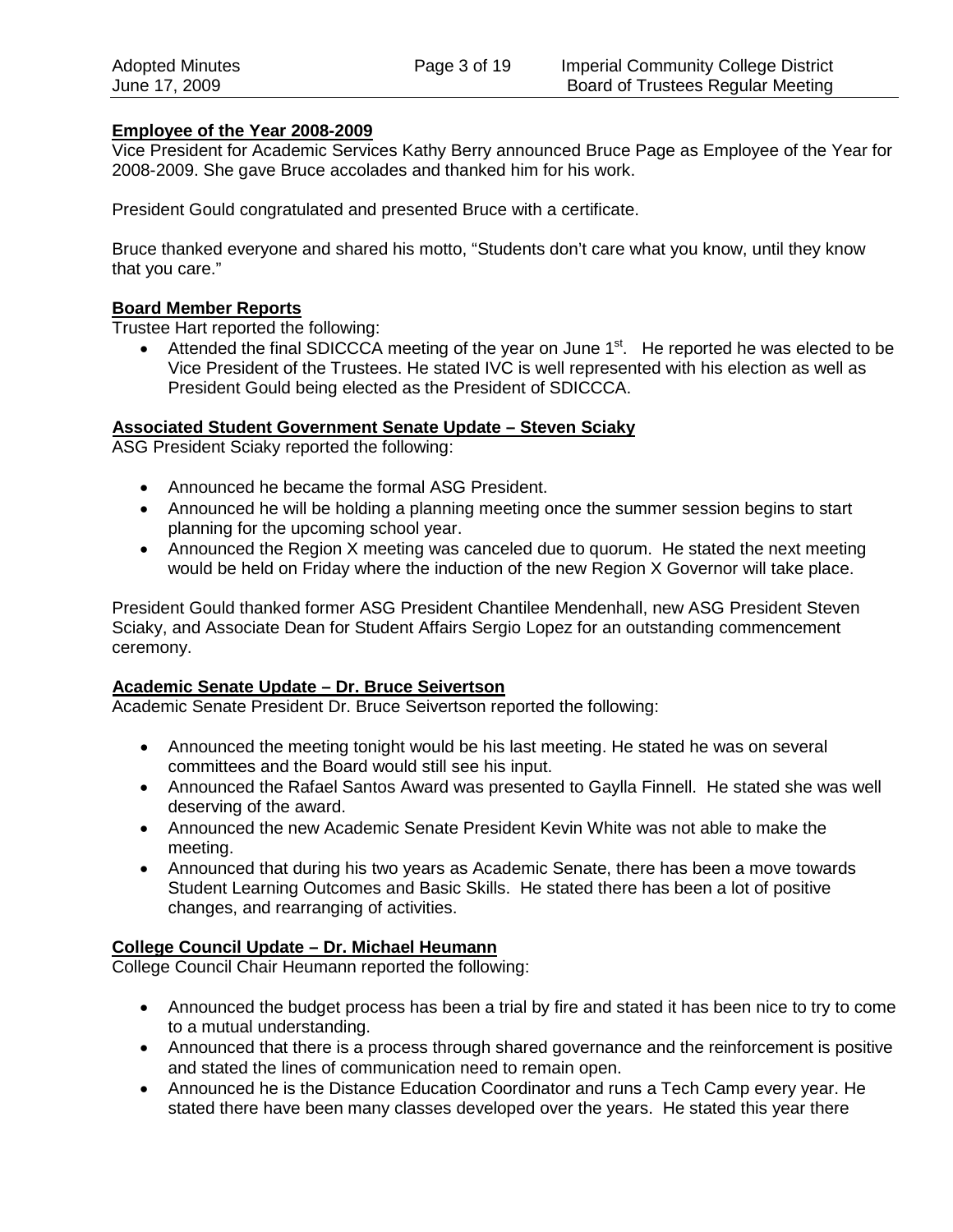would be a change in that the focus would be on training as many instructors as possible to learn Etudes to benefit the students.

Board President Acuña asked what Etudes was. College Council Chair Heumann stated it is a course management system and could do a demonstration for the Board.

# **President's Update – Dr. Ed Gould**

President Gould presented a PowerPoint presentation and reported the following:

- Announced the IVC Foundation moved to the Stockmen's Club. He stated that there would be a meeting on July 1, 2009 to discuss the master agreement. He stated the agreement covers the purpose of the Foundation. He discussed the personnel proposal with the Foundation.
- Reported that the Educational Master Plan is a well written document by the Educational Master Planning Committee. He discussed the planning process.
- Reported on the many campus projects that would be under construction during the summer: Board Room Expansion, Science Building, Bus Drop-Off Expansion and Car Drop-Off, and Parking Lot Remodel/Resurface and Drop-Off. He stated the Art Gallery drawings are in DSA for approval and there may be a Stirling Energy Systems demonstration on solar farming.
- Met with two General Obligation Bond companies. He stated that the District will move forward with Caldwell, Flores, Winters Inc. to assess the possibility of a new bond. He presented some demographics of Imperial County voters. He discussed the costs associated with the bond.
- Discussed the restructuring of the Research, Planning, and Grants area and the current grants underway.
- Reported on the organizational flow for the President's Office.
- Reported on the San Diego State-IV/SDSU Task Force Recommendations.
- Reported on the IVC Budget 2009-2010 and stated there would be a balanced budget with a planned 10.48% reserve. He reviewed some of the highlights which included a predicated 5.49% growth in 2008-2009, 0% COLA 2009-2010. He reviewed the programs and services affected by the budget. He reviewed the impact of the IVC Budget Cuts for the 2009 summer classes. He also reviewed the budget cut impacts to Instruction, Business Services, and Student Services.
- He reported on the closure of the Brawley Extended Campus.

Trustee Medina asked if the athletic programs were cut. VP for Academic Services Berry stated some athletic programs would be cut such as: soccer, baseball, and softball. She stated there would still be an athletic programs but it would be reduced.

#### **CONSENT AGENDA – BUSINESS**

**Approval of Minutes dated May 20, 2009, Regular Board Meeting M/S/C Medina/Hart and the Board approved the minutes as presented.**

# **M/S/C Medina/Hart Resolution No. 14384: Purchase Orders**

BE IT RESOLVED that upon the recommendation of the Superintendent/President the following Purchase Orders and Direct Payments are hereby approved:

May 2009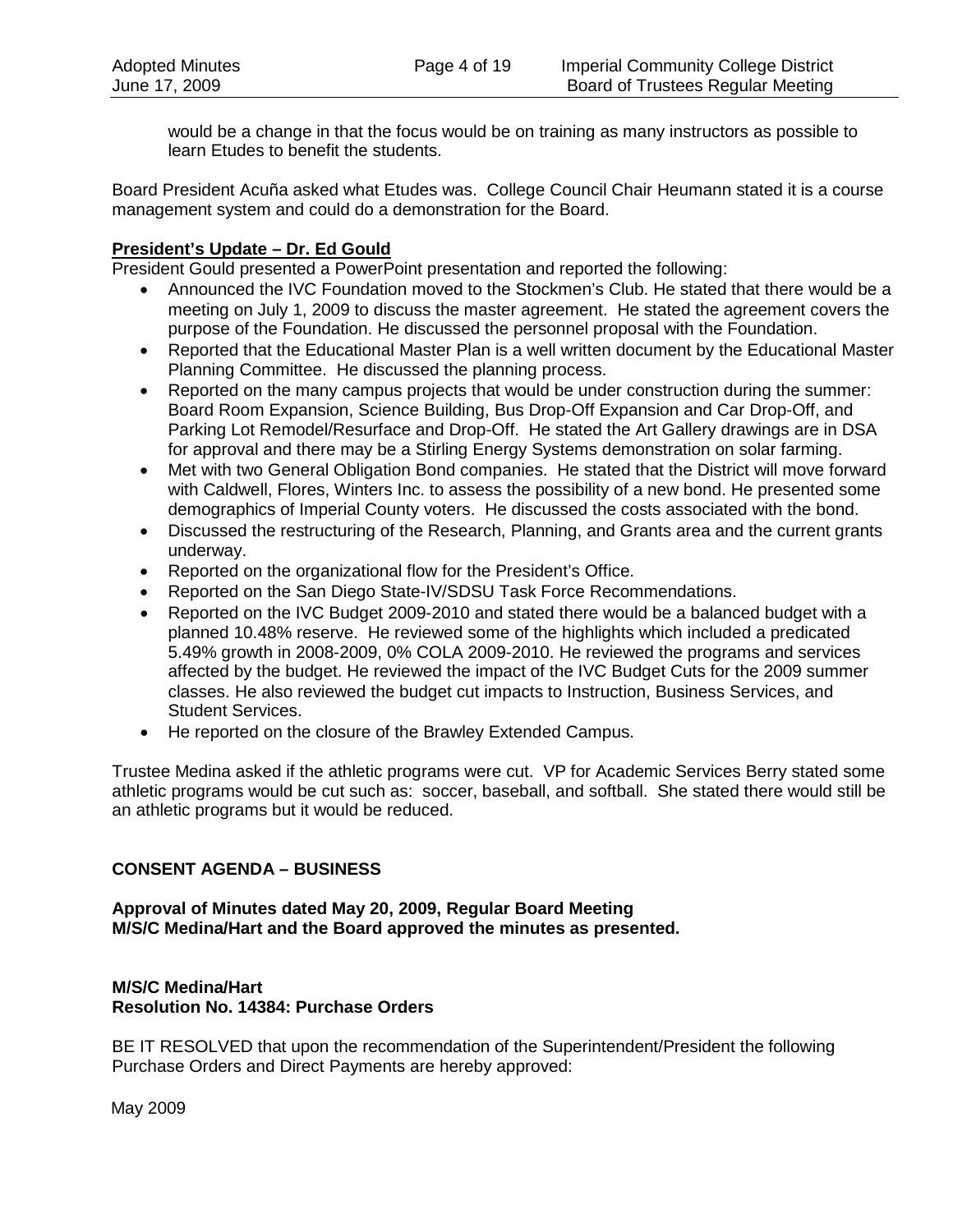Purchase Orders \$2,368,779.26

Direct Payments 65,261.54

\$2,434,040.80

# **M/S/C Medina/Hart Resolution No. 14385: Payroll Warrant Orders**

BE IT RESOLVED that the Board approves the recommendation of the Superintendent/President to approve the issuance of the following payroll warrants for the month of May 2009.

| 2008-09        |    | Fund 10        | Fund 45      | Fund 80     |                |
|----------------|----|----------------|--------------|-------------|----------------|
| <b>Payroll</b> |    | <b>General</b> | <b>Child</b> | <b>Bond</b> | <b>Warrant</b> |
| <b>Warrant</b> | #  | <b>Fund</b>    | Dev.         | <b>Fund</b> | <b>Total</b>   |
| 5/8/09         | 22 | 279,089.91     |              |             | 279,089.91     |
| 5/29/09        | 23 | 2,707,018.43   | 41,140.49    | 10,089.28   | 2,758,248.20   |
|                |    | 2,986,108.34   | 41,140.49    | 10,089.28   | 3,037,338.11   |

### **M/S/C Medina/Hart Resolution No. 14386: Commercial Warrant Orders**

BE IT RESOLVED that the Board approves the recommendation of the Superintendent/President to approve the issuance of the following commercial warrant orders for the month of May 2009:

|         | Fund 10<br>General | <b>Financial</b> | Fund 20<br><b>Building</b> | Fund 40<br>Lease | Fund 45<br><b>Child</b> | Fund 50<br>Cert. of | Fund 80<br><b>Bond</b> | Warrant      |
|---------|--------------------|------------------|----------------------------|------------------|-------------------------|---------------------|------------------------|--------------|
|         | <b>Fund</b>        | Aid              | Fund                       | Rev. Bond        | Dev.                    | Part.               | <b>Fund</b>            | <b>Total</b> |
| 5/7/09  | 144.107.78         |                  | 24.737.00                  |                  | 7.647.59                |                     | 1.912.249.91           | 2,088,742.28 |
| 5/14/09 | 625.310.35         | 87.498.18        |                            | 13.489.17        | 568.96                  |                     | 73.215.30              | 800,081.96   |
| 5/21/09 | 172.049.87         | 177.580.17       | 270.00                     |                  | 475.35                  | 3.565.00            | 87.015.82              | 440.956.21   |
| 5/28/09 | 199.438.01         | 15.471.67        |                            |                  | 573.85                  |                     | 22.425.30              | 237,908.83   |
|         | 1.140.906.01       | 280.550.02       | 25.007.00                  | 13.489.17        | 9.265.75                | 3.565.00            | 2,094,906.33           | 3,567,689.28 |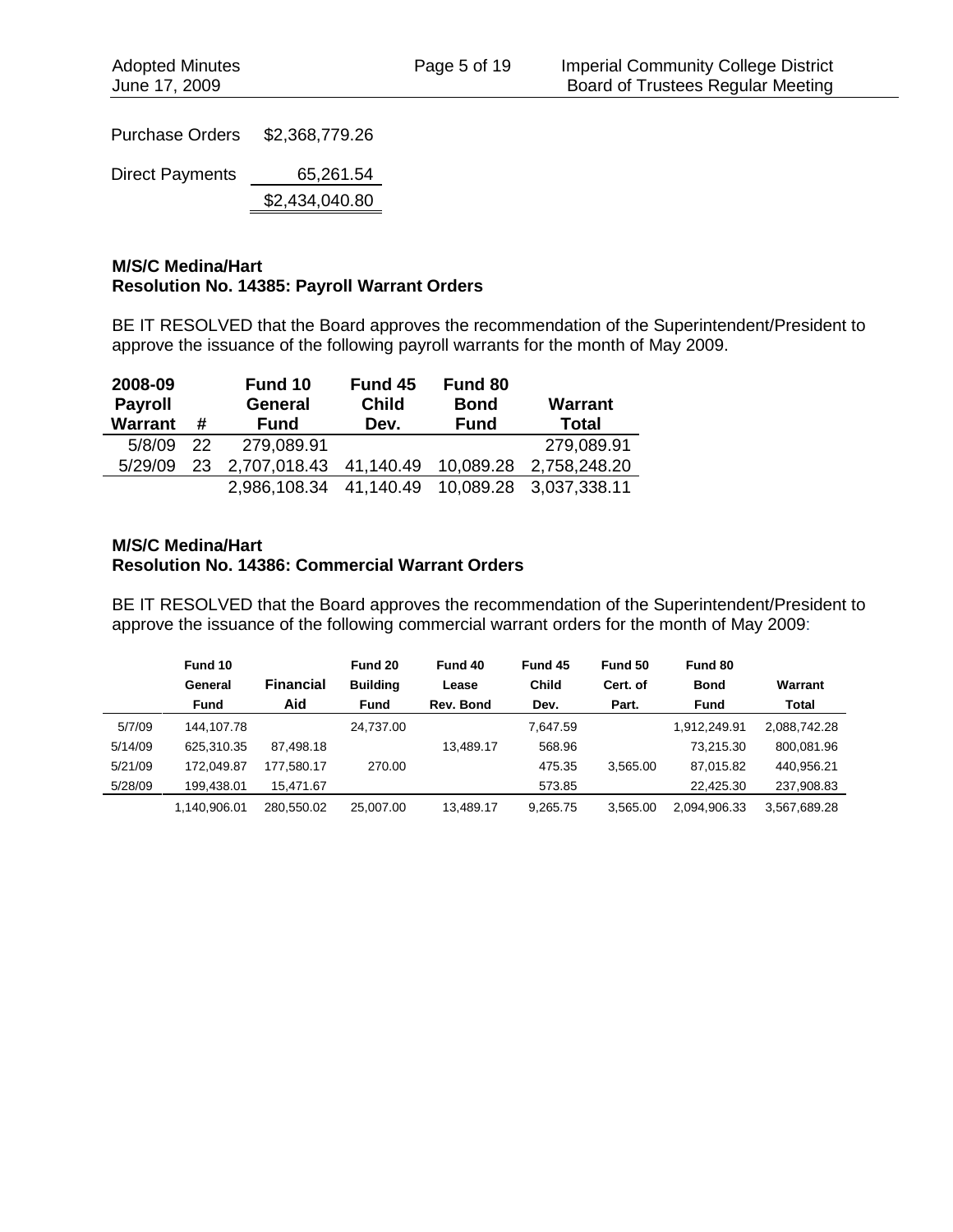# **M/S/C Medina/Hart Resolution No. 14387: Tentative Budget 2009-2010**

BE IT RESOLVED that the Tentative Budget for fiscal year 2009-2010 be approved;

BE IT FURTHER RESOLVED that the public hearing for the 2009-2010 Final Budget is hereby set for September 15, 2009, at 6:00 p.m. in the Administration Building Board Room.

#### **M/S/C Medina/Hart Resolution No. 14388: Citizens Oversight Committee for Measure L**

BE IT RESOLVED that upon the recommendation of the Superintendent/President, the Board appoints the following member to the Citizens Oversight Committee for Measure L:

| Name:                     | Membership category:                                                                                                                                                                | Term:                           | <b>Replacing:</b>    |
|---------------------------|-------------------------------------------------------------------------------------------------------------------------------------------------------------------------------------|---------------------------------|----------------------|
| Everett "Butch"<br>Taylor | <b>Retiree (Retired Associate)</b><br>Superintendent El Centro<br><b>Elementary School District,</b><br>part-time benefits counselor<br><b>State Teachers Retirement</b><br>System) | July 1, 2009 -<br>June 30, 2011 | <b>Bertha Morris</b> |

### **M/S/C Medina/Hart Resolution No. 14389: EMS Medical Directorship Agreement**

#### **Discussion**

Trustee Medina asked if the cost was consistent with previous agreement. VP for Academic Services Berry stated it was the same amount.

# **Resolution**

WHEREAS, Imperial Community College District offers Emergency Medical Services Programs, specifically an Emergency Medical Technician (EMT) and an Emergency Medical Technician – Paramedic (EMT-P) courses; and

WHEREAS, all Emergency Medical Services Programs must comply with county and state regulations; and

WHEREAS, the Imperial Valley College EMS Programs operating within Imperial County must comply with the Imperial County Policy and Title 22 of the Californian Code of Regulations requirement for the employment of a licensed Medical Director for EMS Programs;

NOW THEREFORE BE IT RESOLVED, that the Imperial Community College District Board approves the renewal of the Medical Directorship Agreement with Dr. Bruce E. Haynes for the period of July 1, 2009 to June 30, 2010; and

BE IT FURTHER RESOLVED that the total compensation under the term of this agreement shall not exceed Fourteen Thousand Forty Dollars annually.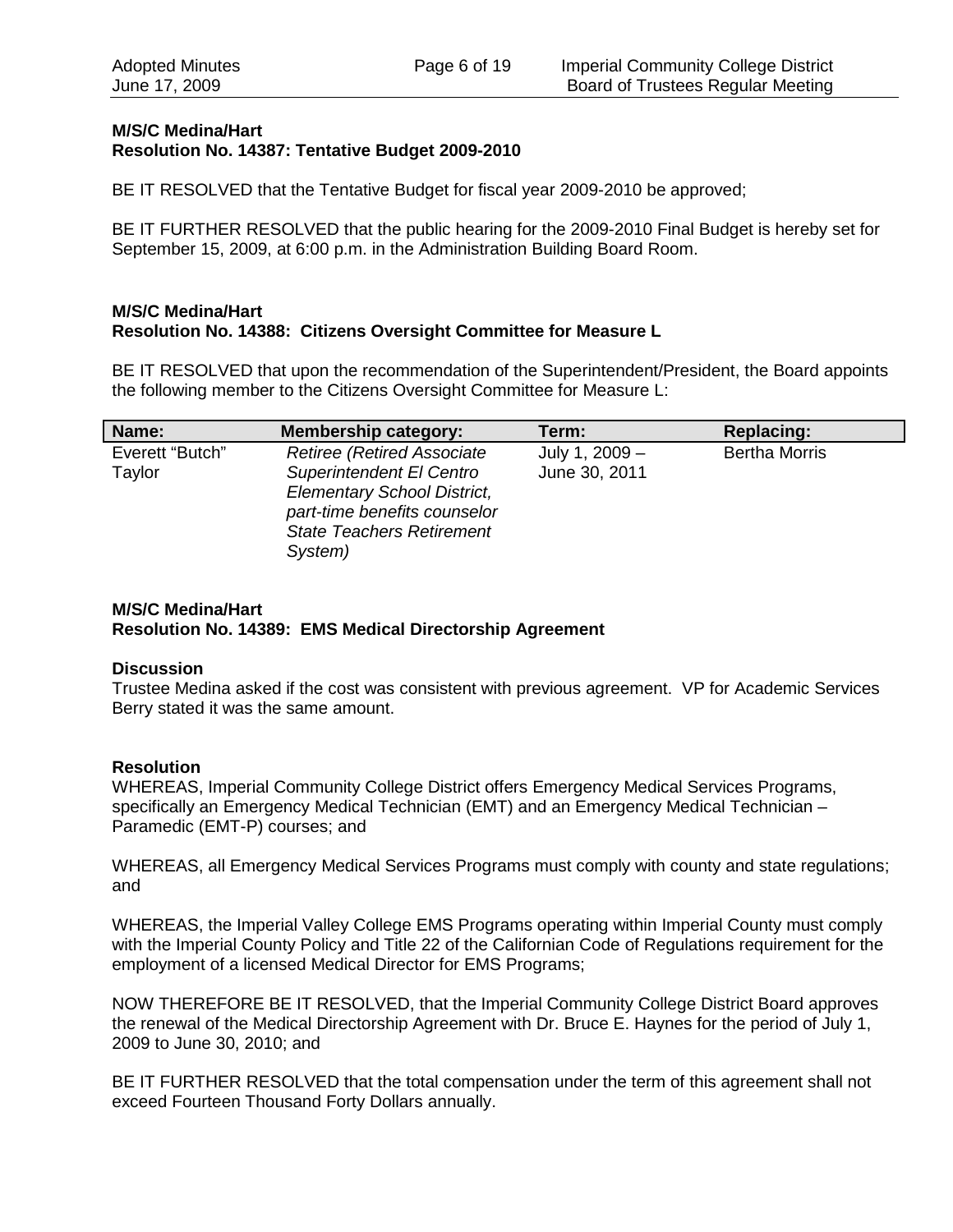### **M/S/C Medina/Hart Resolution No. 14390: Award of Bids**

WHEREAS, the District has advertised for bids and a bid opening was held on June 4, 2009, for the following projects:

Parking Lot Improvements – Phase III Grading and Paving Electrical Lighting

WHEREAS, in accordance with the provisions of California Business and Professions Code Section 7028.15 and Public Contract Code Section 3300, the District requires that the bidder possess applicable classification(s) of contractor's license(s) at the time the bid is submitted. Any bidder not so licensed at the time of the bid opening will be rejected as non-responsive; and

WHEREAS, there will be one base bid on each bid package and all work in the base bid must be completed within the time specified on the Notice to Proceed issued by the District. Failure to complete the work within the time specified will result in the imposition of liquidated damages for each day of delay, in the amount set forth in the bid documents.

WHEREAS, the District reserves the right to reject any or all bids or to waive any irregularities or informalities in any bids or in the bidding process.

NOW, THEREFORE, BE IT RESOLVED, that the following contracts be awarded, per the plans and specifications:

# **PARKING LOT IMPROVEMENTS – PHASE III**

| Bid Package Title:         | Contract Awarded to:             | <b>Contract Amount:</b> |
|----------------------------|----------------------------------|-------------------------|
| Grading and Paving         | R.E. Hazard Construction         | \$2,732,000             |
| <b>Electrical Lighting</b> | <b>Neal Electric Corporation</b> | 384,000                 |
|                            |                                  | \$3,116,000             |

BE IT FURTHER RESOLVED, that the Superintendent/President and/or the Vice President for Business Services be authorized to sign all notices, contracts, change-orders, and other necessary documents related to these contracts on behalf of the District.

Fiscal Impact: All contracts to be paid from Measure L Bond Funds

#### **M/S/C Medina/Hart Resolution No. 14391: 2009-2010 GANN Appropriation Limit**

WHEREAS, in November of 1979, the people of California passed Proposition 4, a Constitutional Amendment commonly called the Gann Amendment, which added Article XIII-B to the California Constitution; and

WHEREAS, the provisions of that Article establish maximum appropriation limitations, commonly called "Gann Limits," for public agencies, including school districts; and,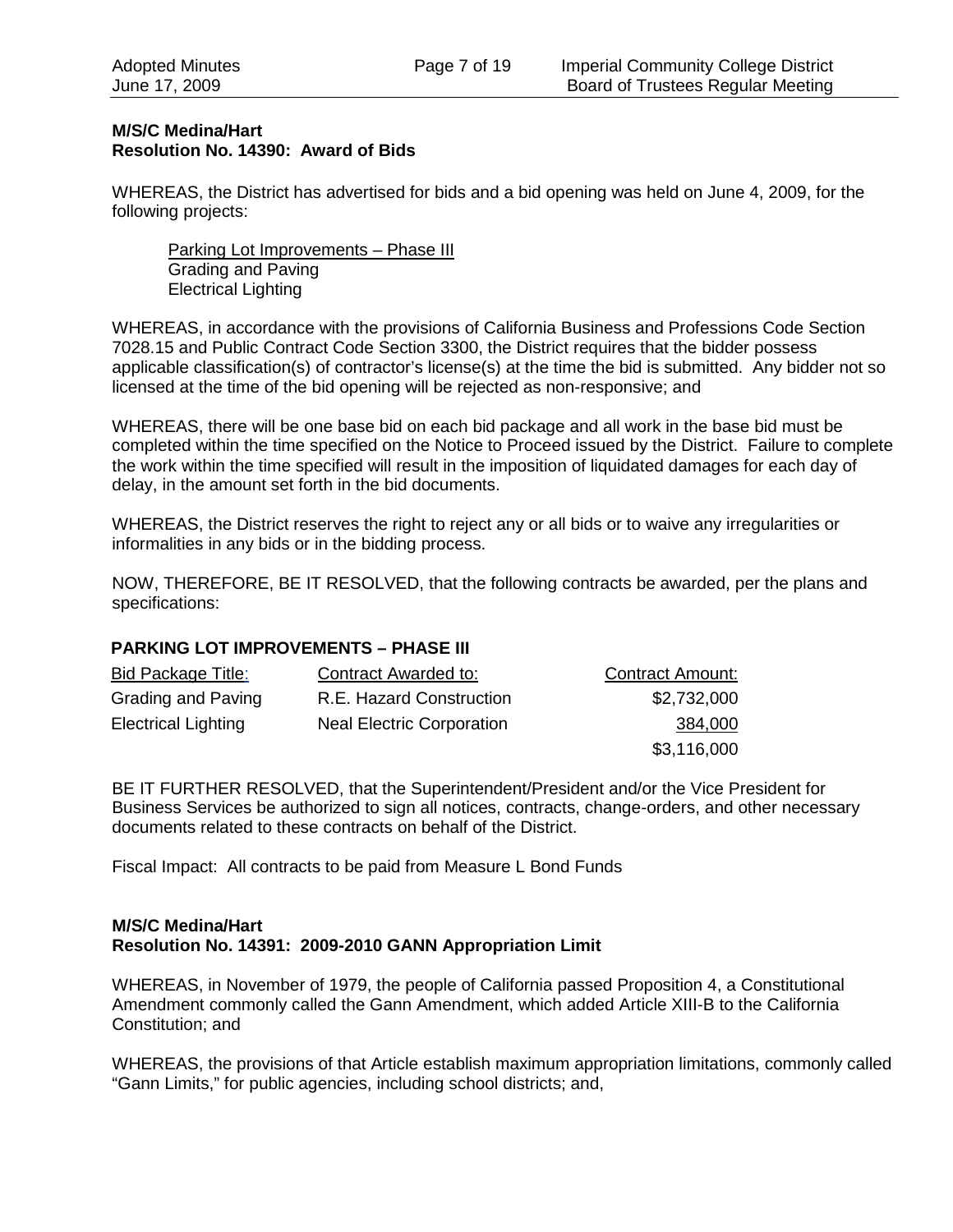WHEREAS, Senate Bill 1352, Chapter 1205 of 1980, implements Proposition 4, and requires the Board of Trustees to establish by resolution an appropriation limit each fiscal year beginning with 1981-82; and

WHEREAS, the District's 2009-10 budget is in conformance with the requirements of Proposition 4.

NOW, THEREFORE, BE IT RESOLVED that the Board does hereby declare that the appropriations in the budget to be adopted for 2009-10 do not exceed the limitations imposed by Proposition 4.

#### **M/S/C Medina/Hart Resolution No. 14392: Five-Year Construction Plan**

WHEREAS, in accordance with Section 81820 of the California Education Code, each year community college districts are required to submit a Five-Year Construction Plan to the Chancellor the California Community Colleges; and

WHEREAS, the Five-year Plan communicates to the State Chancellor's Office and other State agencies the anticipated capital outlay needs of the district for the next five years; and

WHEREAS, the Five-year Plan includes information on current enrollment, projected enrollment, and instructional staff. This information, together with actual college space utilization, is analyzed by the Chancellor's Office to develop load-capacity ratios, which are measures of a college's need in certain areas. The load-capacity ratio is one factor that is considered in State funding of a capital project; and

|                 |                                                    |                     |                                 | <b>First</b>                  |                    |
|-----------------|----------------------------------------------------|---------------------|---------------------------------|-------------------------------|--------------------|
| <b>Priority</b> | <b>Project Title</b>                               | <b>Current Cost</b> | <b>District</b><br><b>Share</b> | <b>Funding</b><br><b>Date</b> | <b>Occupy Date</b> |
|                 | <b>SCIENCE STUDY BUILDING</b>                      | \$32,000,000        | \$32,000,000                    | 2004/2005                     | 2009/2010          |
| $\overline{2}$  | <b>BLDG 400 MODERNIZATION</b>                      | \$4,808,00          | \$2,404,000                     | 2009/2010                     | 2010/2011          |
| 3               | MODERNIZE ACADEMIC<br><b>BLDGS</b>                 | \$12,087,000        | \$5,897,000                     | 2010/2011                     | 2012/2013          |
| 4               | <b>CAREER TECHNICAL</b><br><b>BUILDING</b>         | \$25,040,000        | \$9,524,000                     | 2011/2012                     | 2014/2015          |
| 5               | <b>TECHNOLOGY BUILDING</b>                         | \$17,932,000        | \$8,959,000                     | 2012/2013                     | 2014/2015          |
| 6               | <b>LIBRARY</b><br>REMODEL/ADDITION                 | \$13,196,000        | \$2,639,000                     | 2013/2014                     | 2015/2016          |
| 7               | <b>GYM-MODERNIZATION</b>                           | \$2,280,000         | \$2,280,000                     | 2014/2015                     | 2016/2017          |
| 8               | <b>COUNSELING/FIN. AID</b><br><b>MODERNIZATION</b> | \$1,715,000         | \$1,715,000                     | 2015/2016                     | 2017/2018          |
|                 | <b>ADMINISTRATION</b><br><b>BUILDING</b>           |                     |                                 |                               |                    |
| 9               | <b>MODERNIZATION</b>                               | \$1,322,000         | \$1,322,000                     | 2015/2016                     | 2017/2018          |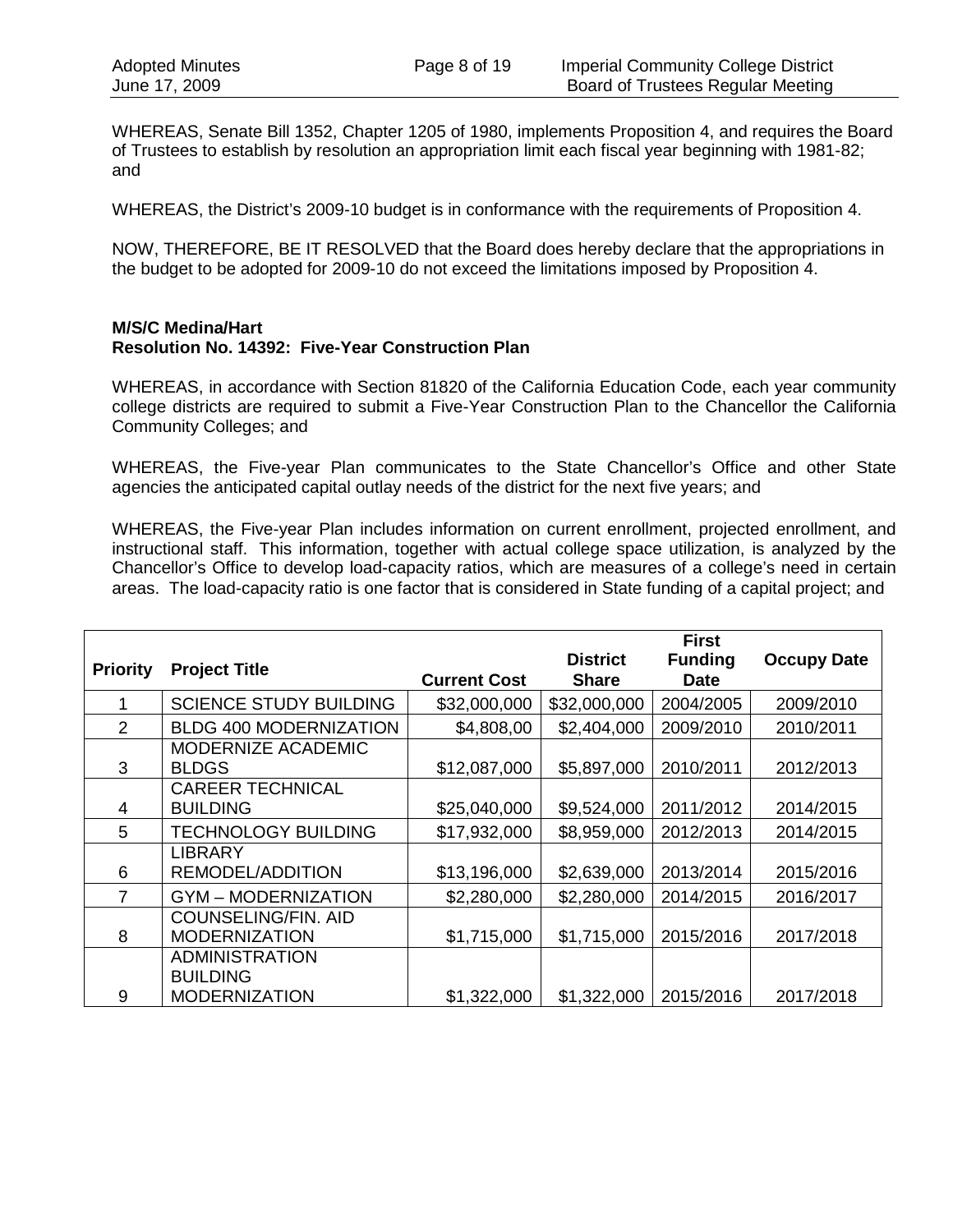WHEREAS, one component to the Five-year Plan is the project priority list for the five-year period. The priority list includes all facility needs of the District based on the Education Master Plan, regardless of whether State funding will be requested. The Project Priority List includes projects that are under way, projects that have been approved by the District for bond or other funding, and projects for which State funding will be requested.

NOW, THEREFORE, BE IT RESOLVED that the Board approves the Project Priority List and approves the submission of the 2011-12 Five Year Construction Plan to the California Community Colleges Chancellor's Office.

### **M/S/C Medina/Hart Resolution No. 14393: Funding Proposal – Career Technical Building**

WHEREAS, the District submitted an Initial Project Proposal (IPP) to the California Community Colleges Chancellor's on July 1, 2008 for a Career Technical Building; and

WHEREAS, the Initial Project Proposal for the Career Technical Building has been included in the Chancellor's list of Potential Projects that may be eligible for 2011-12 state capital outlay funding; and

WHEREAS, under provisions of Education Code Section 81800 of the California Community College Construction Act of 1980, the District is required to submit a Final Project Proposal for consideration for 2011-12 state capital outlay funding.

NOW, THEREFORE, BE IT RESOLVED that the Board approves the submission to the California Community Colleges Chancellor's Office of a Final Project Proposal (FPP) for the Career Technical Building.

# **CONSENT AGENDA – EDUCATIONAL SERVICES**

#### **M/S/C Cardenas/Medina Resolution No. 14394: Educational Master Plan**

BE IT RESOLVED that the Board approves the 2009–2010 Educational Master Plan as presented in Exhibit A.

### **M/S/C Cardenas/Medina Resolution No. 14395: Major, Certificate, Course Additions, and Deletions**

WHEREAS, new programs, deleted programs, and new courses within the programs have been approved by the Curriculum and Instruction Committee and instructional administration, and satisfy all applicable requirements of Title 5 regulations. All factors, taken as a whole, support the establishment and maintenance of the proposed instructional programs and courses.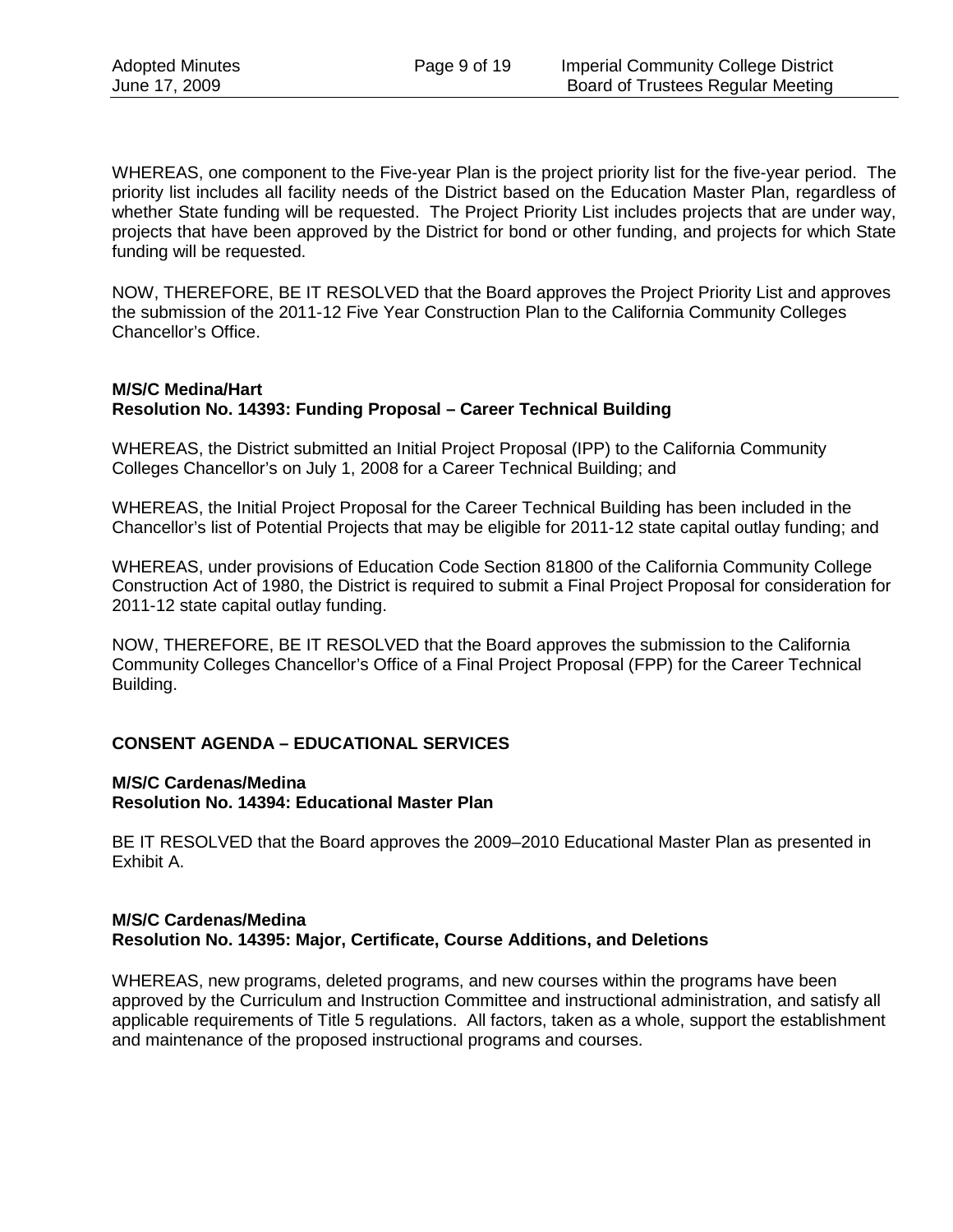BE IT RESOLVED that the Board approves the recommendation of the Curriculum and Instruction Committee (4/30/09) and the Academic Senate (5/20/09), with the consent of the Superintendent/President, as follows:

JRN 101 – Multimedia News Writing and Reporting (3.0) New Credit Courses

#### **M/S/C Cardenas/Medina Resolution No. 14396: Division Chair Appointments for 2009-2010**

BE IT RESOLVED that the following individuals have been elected to act as Division Chairpersons for their respective divisions for the 2009-2010 academic year:

| <b>Divisions</b>                       | Chairperson          |
|----------------------------------------|----------------------|
| <b>Behavioral &amp; Social Science</b> | <b>Suzanne Gretz</b> |
| <b>Business Division</b>               | Valerie Rodgers      |
| English                                | David Zielinski      |
| <b>Exercise Science/Wellness/Sport</b> | David Drury          |
| <b>Humanities</b>                      | Dr. Melani Guinn     |
| Science/Math/Engineering               | Dr. Lianna Zhao      |

#### **M/S/C Cardenas/Medina Resolution No. 14397: Academic Calendar for 2009-2010**

BE IT RESOLVED that the Board acknowledges the 2009-2010 Academic Calendar as ratified on June 4, 2007, as follows:

#### **2009**

| August          | 21<br>24                | Friday<br>Monday                                                           | Orientation (Non-Instructional Faculty Service Day)<br><b>Fall Semester Begins</b>                                                                                                               |
|-----------------|-------------------------|----------------------------------------------------------------------------|--------------------------------------------------------------------------------------------------------------------------------------------------------------------------------------------------|
| September       | 7                       | Monday                                                                     | Holiday (Labor Day), Campus Closed                                                                                                                                                               |
| November        | 9                       | Monday                                                                     | Holiday (Veterans Day), Campus Closed<br>26–28 Thursday - Saturday Holiday (Thanksgiving), Campus Closed                                                                                         |
| December        |                         | 7-12 Monday - Saturday<br>14–18 Monday - Friday<br>21–31 Monday - Thursday | Final Exams, Fall 2009 Semester<br>No Classes, Campus Open<br>Winter Recess, Campus Closed                                                                                                       |
| 2010<br>January | 1<br>$4 - 6$<br>7<br>18 | Friday<br>Thursday<br>Monday                                               | Holiday (New Year's Day)/Winter Recess, Campus Closed<br>Monday - Wednesday No Classes, Campus Open<br>Winter Intersession 2010 Begins<br>Holiday (Martin Luther King's Birthday), Campus Closed |
| February        | 9<br>12<br>15           | Tuesday<br>Friday<br>Monday                                                | Winter Intersession 2010 Ends/Final Exams<br>Holiday (Abrahams Lincoln's Birthday), Campus Closed<br>Holiday (President's Day), Campus Closed                                                    |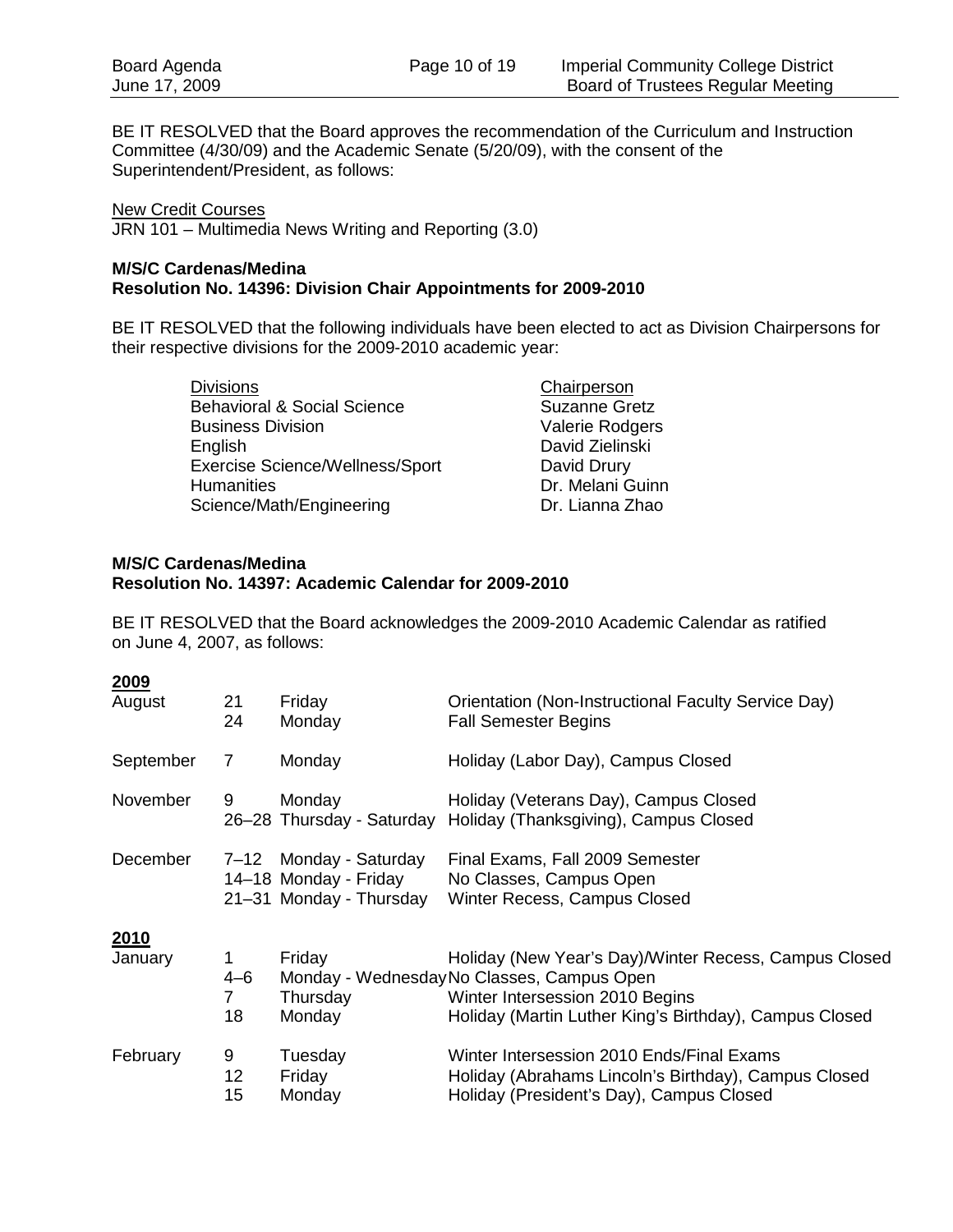| Board Agenda<br>June 17, 2009 |                      |                                         | Page 11 of 19 | <b>Imperial Community College District</b><br><b>Board of Trustees Regular Meeting</b>                                |
|-------------------------------|----------------------|-----------------------------------------|---------------|-----------------------------------------------------------------------------------------------------------------------|
|                               | 16                   | Tuesday                                 |               | Spring Semester 2010 Begins                                                                                           |
| April                         | $5 - 10$             | Monday - Saturday                       |               | Spring Recess, Campus Closed                                                                                          |
| May                           | 31                   | Monday                                  |               | Holiday (Memorial Day), Campus Closed                                                                                 |
| June                          | $5 - 11$<br>12<br>21 | Saturday - Friday<br>Saturday<br>Monday |               | Final Exams, Spring 2010 Semester<br>Graduation (Non-Instructional Faculty Service Day)<br>Summer Session 2010 Begins |
| July                          | 5<br>29              | Monday<br>Thursday                      |               | Holiday (Independence Day), Campus Closed<br>Summer Session 2010 Ends/Final Exams                                     |

# **CLOSED SESSION M/S/C Hart/Ramirez to go into CLOSED SESSION at 7:19 p.m.**

Trustee Galindo arrived at 7:40 p.m.

- 1. NEGOTIATIONS UNDER THE EDUCATIONAL EMPLOYMENT RELATIONS ACT Conference with District Negotiators: John Lau and Travis Gregory Employee Organization: CSEA Chapter 472 RE: Negotiations
- 2. NEGOTIATIONS UNDER THE EDUCATIONAL EMPLOYMENT RELATIONS ACT Conference with District Negotiators: John Lau and Travis Gregory Employee Organization: IVC Chapter of CCA/CTA/NEA RE: Negotiations Update and Direction
- 3. PUBLIC EMPLOYEE PERFORMANCE EVALUATION Title: Superintendent/President
- 4. PUBLIC EMPLOYEE DISCIPLINE/DISMISSAL/RELEASE

# **OPEN SESSION M/S/C Ramirez/Galindo to go into OPEN SESSION at 8:42 p.m.**

Trustee Galindo joined for items 3 & 4.

- 1. Information was provided direction given.
- 2. Information was provided direction given.
- 3. Unanimous Vote to Accept performance evaluation of President.
- 4. Information was given and direction given.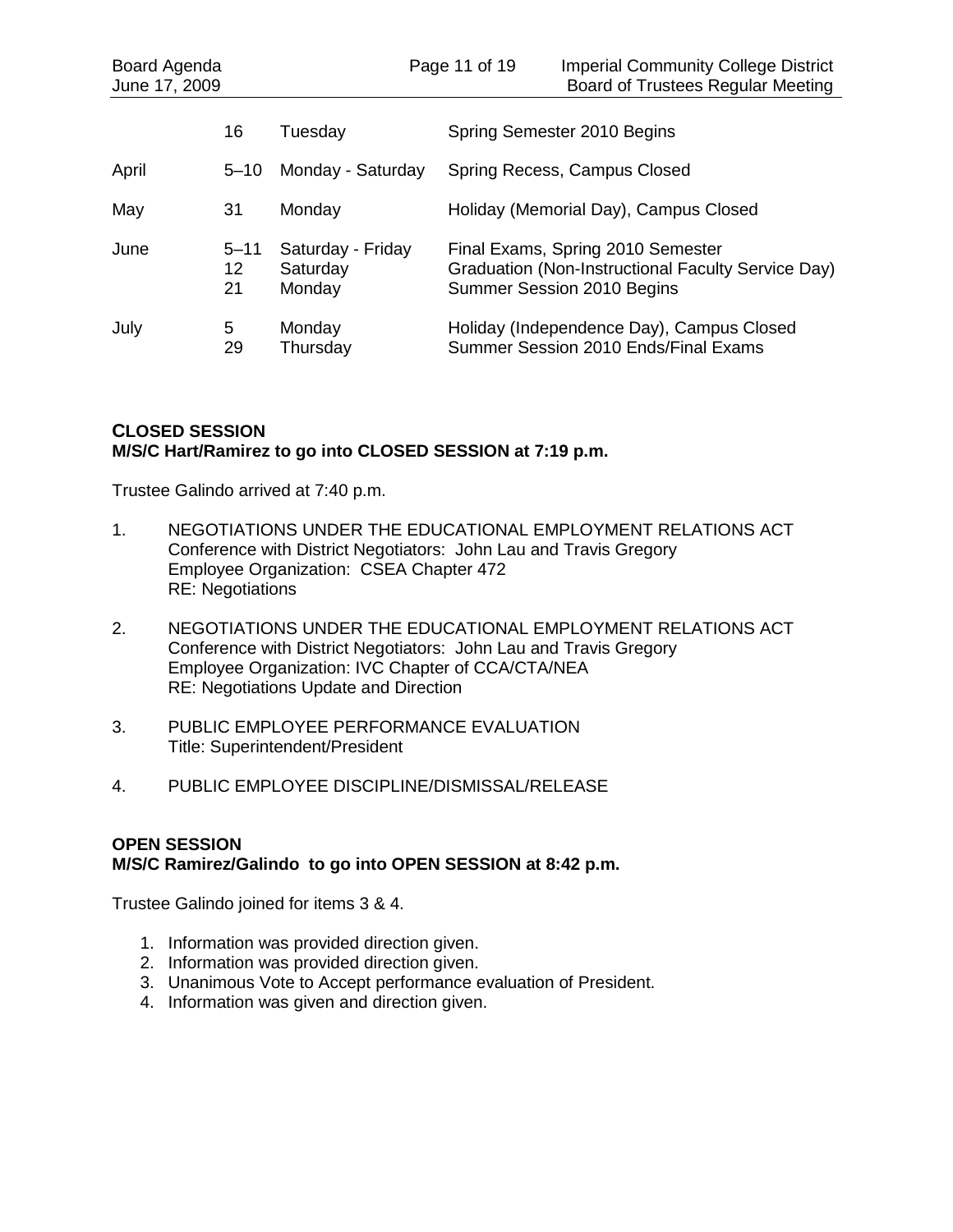# **CONSENT AGENDA – HUMAN RESOURCES**

Trustee Galindo pulled Resolution No. 14380

### **M/S/C Cardenas/Hart Resolution No. 14398: Classified Retirement**

BE IT RESOLVED that the Board accepts, with sincere regret, the retirement of Maria Del Rosario Castro Garcia, Staff Secretary I effective October 1, 2009.

BE IT RESOLVED that sincere appreciation be expressed for her 29 ½ years of devoted service to Imperial Valley College.

#### **M/S/C Cardenas/Hart Resolution No. 14399: Faculty Retirement**

BE IT RESOLVED that the Board accepts, with sincere regret, the retirement of Professor Sherry Zobell, effective at the end of the spring semester 2009.

BE IT RESOLVED that sincere appreciation be expressed for her 9 ½ years of devoted service to Imperial Valley College.

### **M/S/C Cardenas/Hart Resolution No. 14400: Sabbatical Leave**

BE IT RESOLVED that the Board approves the recommendation of the President/Superintendent (June 1, 2009) to award Lincoln Davis, English Professor, a sabbatical leave for August 24, 2009 – December 12, 2009, the Fall semester.

#### **M/S/C Cardenas/Hart Resolution No. 14401: Adjunct Counselor Employment**

BE IT RESOLVED that the Board approves the recommendation of the Superintendent/President for the following personnel and possible assignments during the summer session 2009, at the hourly rate provided for in Resolution No. 14166. Employment is contingent upon verification of records, credentials, finger printing clearance and continued funding of any grant indicated, and approval of Student Services:

| Name             | Position  | Funding               |
|------------------|-----------|-----------------------|
| Bill, Emily      | Counselor | <b>State/District</b> |
| Garcia, Rosario  | Counselor | <b>State</b>          |
| Herrera, Cynthia | Counselor | <b>State</b>          |
| Neely, Maria     | Counselor | <b>State</b>          |
| Ragland, Lisa    | Counselor | State/District        |
| Scott, Norma     | Counselor | <b>State/District</b> |
| Soto, Veronica   | Counselor | <b>State/District</b> |
| Spears, Wayne    | Counselor | <b>District</b>       |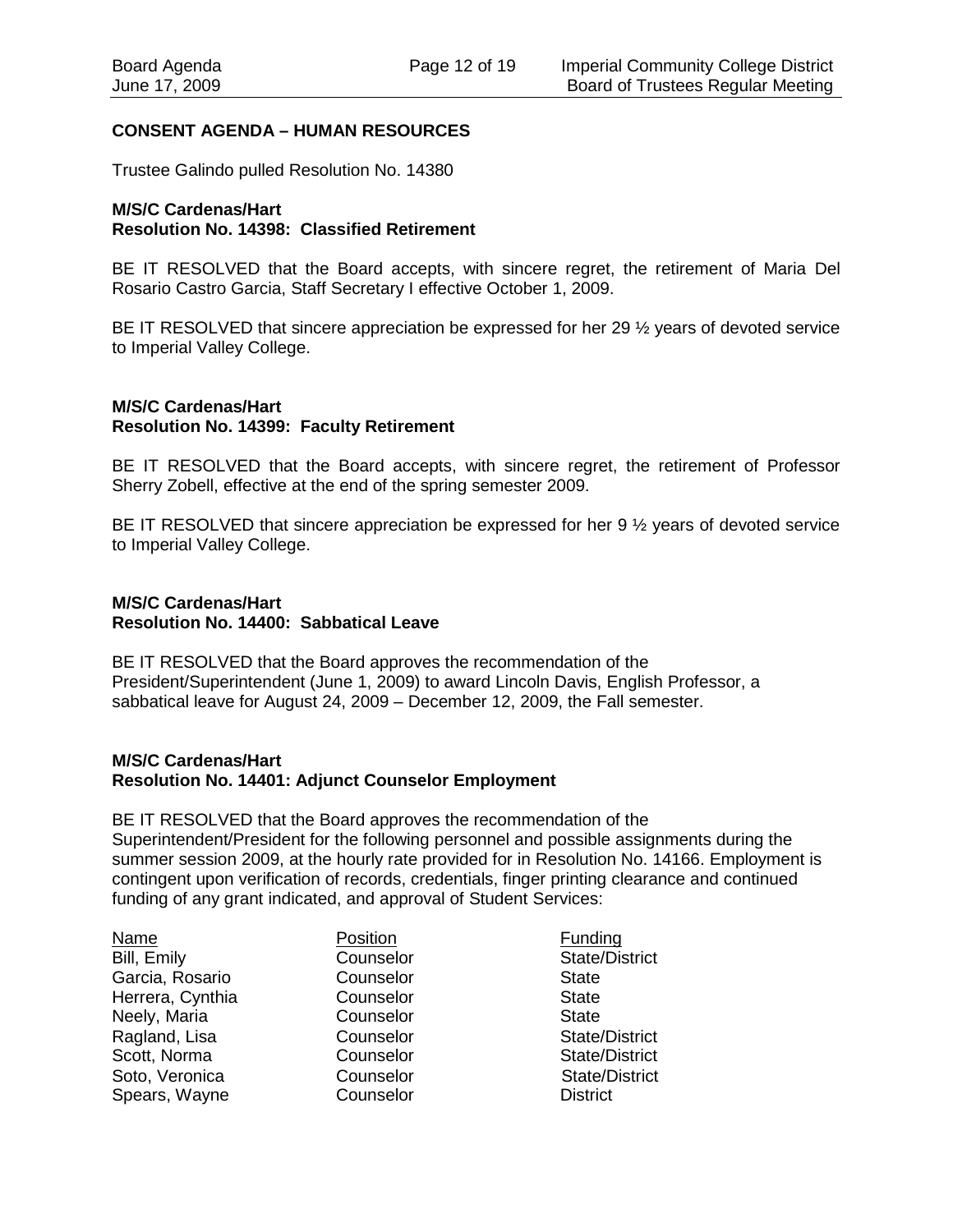Trevino, Elizabeth Counselor Counselor State/District<br>
Vega. Olga Counselor Counselor Federal Vega, Olga

# **M/S/C Cardenas/Hart Resolution No. 14402: Outreach Counseling Specialist Employment**

BE IT RESOLVED that the Board approves the recommendation of the Superintendent/President for the following personnel and possible assignments during the summer 2009 session, at the hourly rate provided for in Resolution No. 13819. Employment is contingent upon verification of records, credentials, finger print clearance and continued funding of any grant indicated, and approval of Student Services:

| Name                | Position  | Funding |
|---------------------|-----------|---------|
| Amezquita, Julie    | Counselor | Federal |
| Avelar, Irma        | Counselor | Federal |
| Cabrera, Hector     | Counselor | Federal |
| Carrera, Jose       | Counselor | Federal |
| Hernandez, Eduardo  | Counselor | Federal |
| Vasquez, Lorena     | Counselor | Federal |
| Vizcarra, Margarita | Counselor | Federal |

# **M/S/C Cardenas/Hart Resolution No. 14403: Full-Time Faculty Employment**

BE IT RESOLVED that the Board approves the following full-time, academic personnel be employed for the 2009-2010 academic year:

Name Classification/Step Assignment McClain, John Appropriate Classification English Instructor and Step Contingent Upon Verification of Records

### **M/S/C Cardenas/Hart Resolution No. 14404: Non-Credit Adjunct Instructor Employment**

BE IT RESOLVED that the Board approves the recommendation of the Superintendent/President for the following personnel and possible assignments during the summer 2009 session, at the hourly rate provided for in Resolution No. 12945. Employment is contingent upon verification of records, credentials, finger print clearance and continued funding of any grant indicated, and approval of Academic Services:

| Name                   |
|------------------------|
| Almousouti, Basel      |
| <b>Brister, Gloria</b> |
| Garcia, Norma          |
| Martinez, Berenice     |
| Vasquez, Melisa        |

Possible Assignment **Business Business Business Business Business**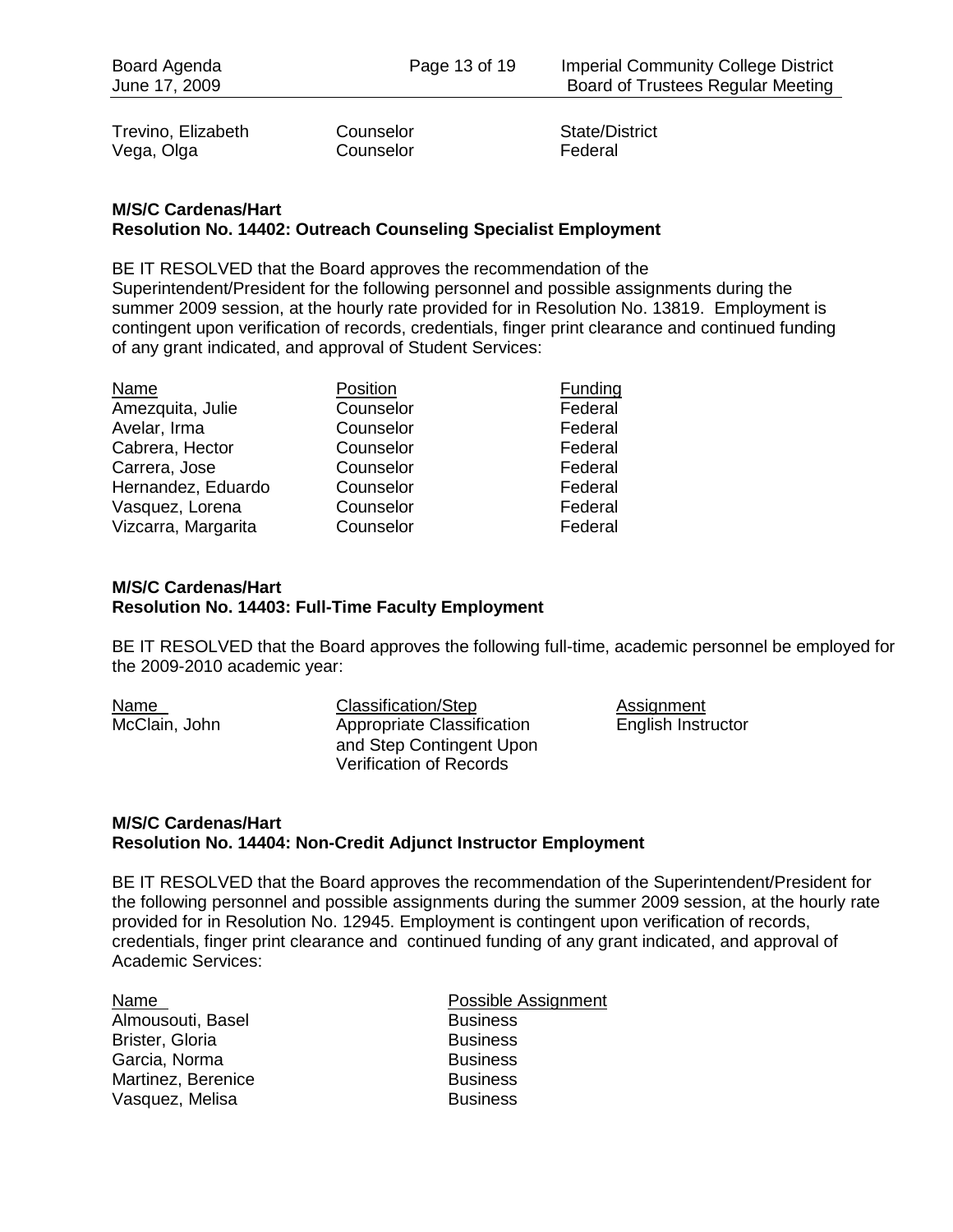# **M/S/C Cardenas/Hart Resolution No. 14405: Extended Leave of Absence**

WHEREAS, employee is requesting an extended sick leave of absence effective May 6, 2009 through June 30, 2009.

WHEREAS, the extended leave of absence is being requested pursuant to CSEA Contract, Article 11.2.

NOW,THEREFORE, BE IT RESOLVED the Board approves the recommendation of the Superintendent/President to approve an initial request for an extended leave of absence due to a nonindustrial illness for Leticia Petty, Staff Secretary II.

#### **M/S/C Cardenas/Hart Resolution No. 14406: Volunteer Employment**

BE IT RESOLVED that the Board approves the recommendation of the Superintendent/President to employ Erica Hernandez as a volunteer office assistant who shall be covered by Workers' Compensation Insurance effective June 4, 2009 through July 31, 2009.

BE IT FURTHER RESOLVED that thanks be hereby extended to Erica Hernandez for her volunteering in the President's Office and for her contribution to Imperial Valley College.

# **M/S/C Cardenas/Hart Resolution No. 14407: Classified Service Reclassification Correction**

BE IT RESOLVED that the Board approves the recommendation of the Superintendent/President to reclassify the following classified employee effective July 1, 2009 with the corrected funding source as follows.

|             | Present                              | <b>New</b>                |
|-------------|--------------------------------------|---------------------------|
| <b>Name</b> | Classification                       | Classification            |
| Olea,       | <b>Technology Support Technician</b> | Microcomputer Technician  |
| Martha      | Range 21                             | Range 23                  |
|             | District 75%/Federal 25%             | District 75%/Federal 25%  |
|             | Federal 75%/ District 25%            | Federal 75%/ District 25% |

# **M/S/C Cardenas/Hart Resolution No. 14408: Employee Conflict Resolution Form**

WHEREAS, the District is promoting an informal conflict management procedure by implementing the use of a Conflict resolution form.

WHEREAS, by completing the Conflict Resolution form, the employee/District agrees to informally resolve internal disputes or disagreements that do not rise to the level of discrimination, sexual harassment, or contract grievances.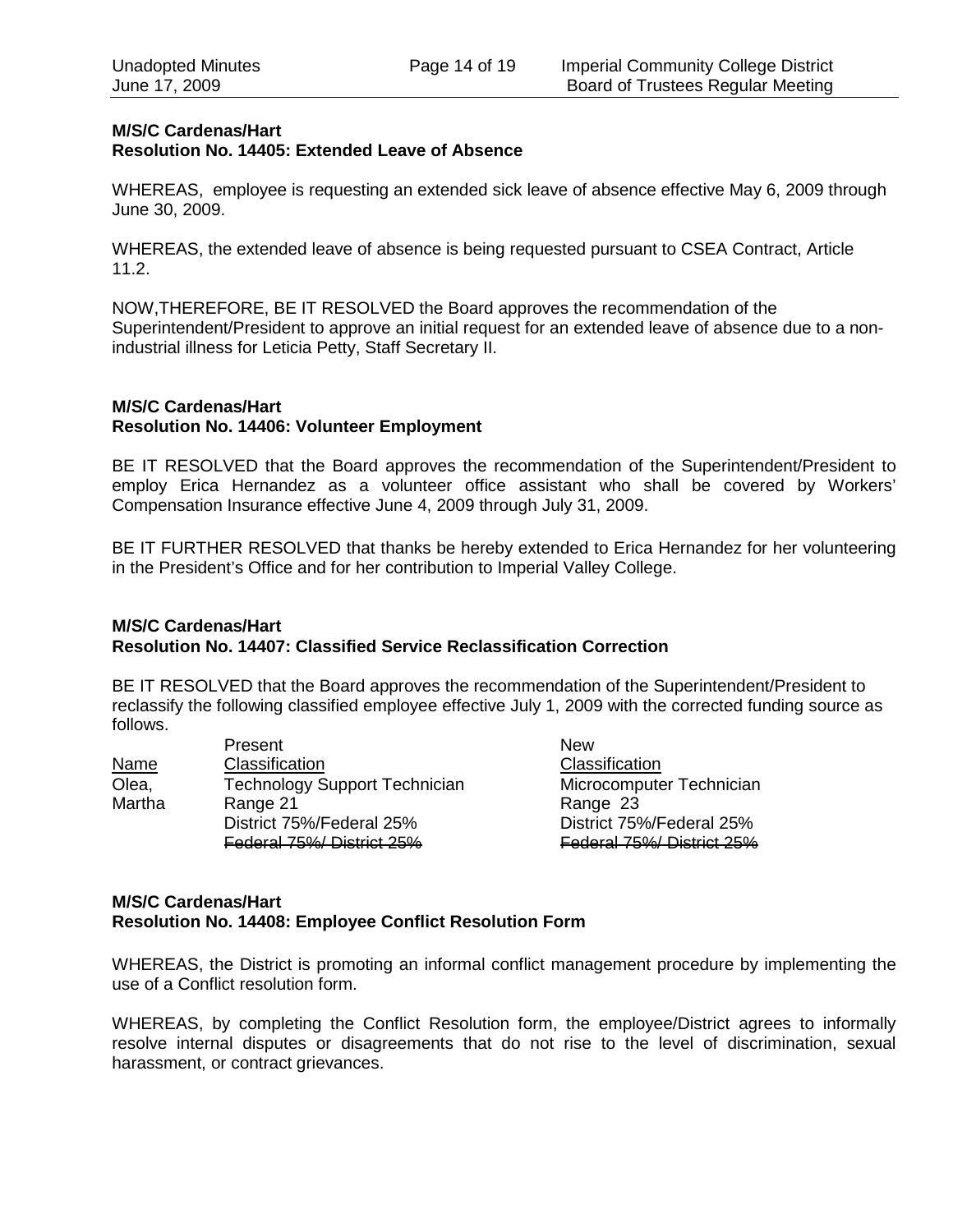BE IT RESOLVED that the Superintendent/President recommends approval with recommendations from the Environmental Health and Safety Committee (May 18, 2009) and College Council (June 8, 2009) to use the following Conflict Resolution Form:

# EMPLOYEE CONFLICT RESOLUTION FORM

This form is meant to serve as an optional way to allow employees to help informally resolve conflicts that don't rise to the level of discrimination, sexual harassment, or contract grievances. Those types of complaints have specific procedures, mandated by law, and you should contact the Human Resources office for assistance.

Name: Date: Position: Immediate Supervisor:

- 1. Please outline the concern(s), which resulted in your decision to initiate this process. Specific examples / dates detailing your concern(s) are encouraged. Ensure to include the impact it has on the work environment. Feel free to attach additional pages if more space is necessary.
- 2. What specific remedies would help resolve this issue?

Employee's Signature: Date:

Upon completion, submit to Human Resources. The form will then be forwarded through your chain of command. Within 15 working days the supervisor /administrator will respond to you in writing and will ask you to indicate if the issue has been resolved to your satisfaction (simply circle "Yes" or "No" below).

| Date received in Human Resources           | Received by    |                  |
|--------------------------------------------|----------------|------------------|
| Date submitted to Immediate Supervisor     | Received by    | Resolved: Yes No |
| Date submitted to area Administrator       | Received by    | Resolved: Yes No |
| Date submitted to area Vice President      | Received by    | Resolved: Yes No |
| Date submitted to President/Superintendent | Received by __ | Resolved: Yes No |
|                                            |                |                  |

### **M/S/C Cardenas/Hart (ABSTAIN: Galindo) POSTPONED FROM MAY 20, 2009 BOARD MEETING Resolution No. 14380: Board Policy Revision of BP 3720 – Computer and Network Use Policy**

#### **Discussion**

Trustee Galindo stated that she would be abstaining as she had not reviewed the resolution. Board President Acuña had some questions regarding the excessive use regarding chain letters under unauthorized use. There was some discussion regarding the language associated with the excessive language.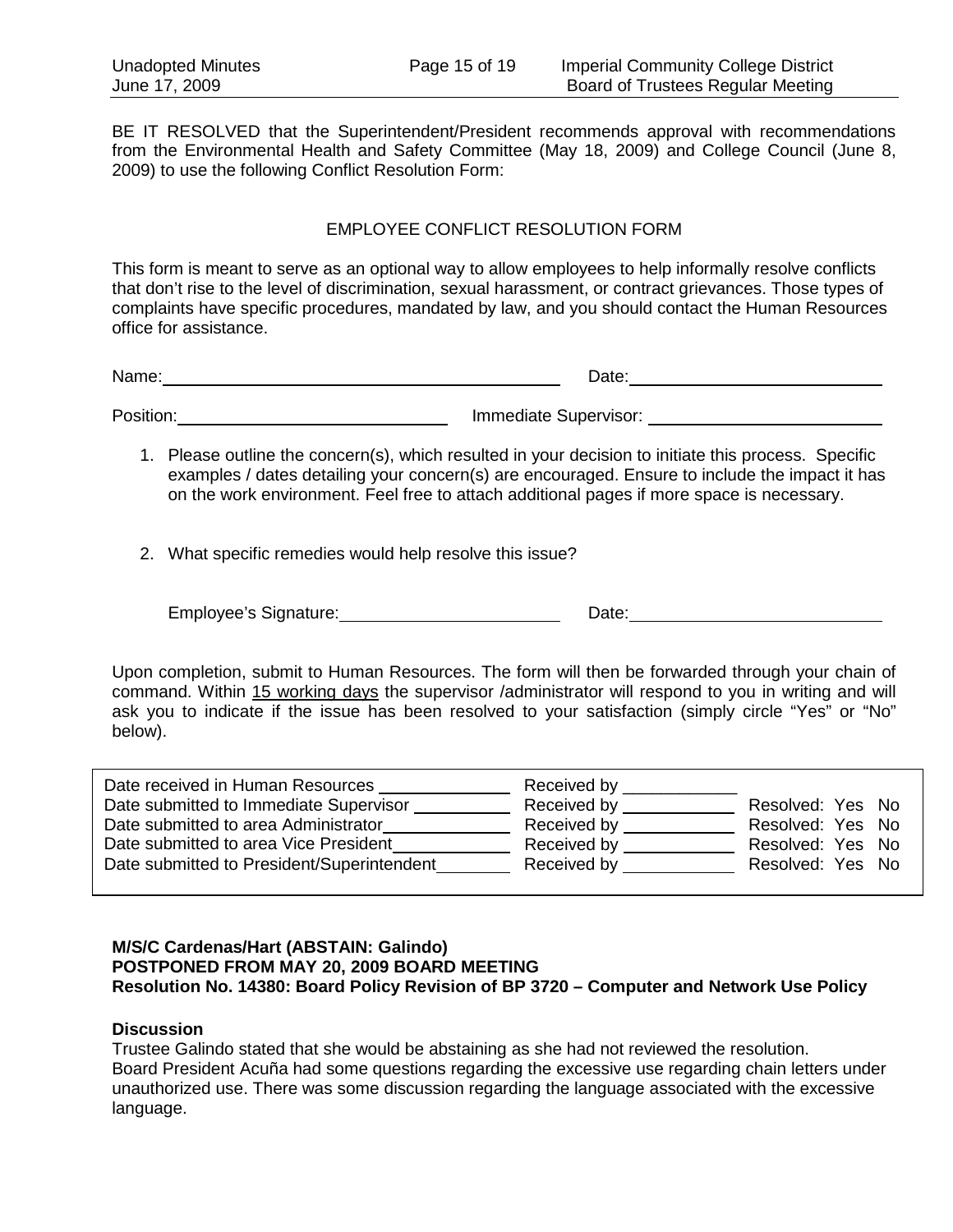### **Resolution**

WHEREAS, The College recognizes the need to effectively use computer technology to further enhance the educational goals of the District.

WHEREAS, the purpose of this policy is to ensure that all computer and network resources are used in a responsible, effective, ethical, and lawful manner. Users are expected to learn and follow established standards of conduct and responsible behavior in their use of computer resources.

WHEREAS, use of the District's computers and access to the network is a privilege; a user who is found to have violated any of the procedures outlined on this policy may lose his/her access and may be subject to disciplinary action.

NOW, THEREFORE, BE IT RESOLVED that the Board approves the recommendation of the Technology Committee (2-19-09) and College Council (5-11-09), with the consent of the Superintendent/President to amend the *District Board Policy 3720 Computer and Network Use* effective June 1, 2009 as follows:

### **BP 3720 Computer and Network Use**

Reference: 17 U.S.C. Section 101 et seq.; Penal Code Section 502, Cal. Const., Art. 1 Section 1; Government Code Section 3543.1(b); Federal Rules of Civil Procedure, Rules 16, 26, 33, 34, 37, 45

The District Computer and Network systems are the sole property of Imperial Valley College (the district). They may not be used by any person without the proper authorization of the District. The Computer and Network systems are for District instructional and work related purposes only.

This procedure applies to all District students, faculty, and staff and to others granted use of District information resources. This procedure refers to all District information resources whether individually controlled or shared, stand-alone or networked. It applies to all computer and computer communication facilities owned, leased, operated, or contracted by the District. This includes personal computers, workstations, mainframes, minicomputers, and associated peripherals, software and information resources, regardless of whether used for administration, research, teaching, or other purposes.

**Conditions of Use.** Individual units within the District may define additional conditions of use for information resources under their control. These statements must be consistent with this overall procedure but may provide additional detail, guidelines and/or restrictions.

**Legal Process.** This procedure exists within the framework of the District Board Policy and state and federal laws. A user of District information resources who is found to have violated any of these policies will be subject to disciplinary action as provided in relevant employment agreements.

**Copyrights and Licenses.** Computer users must respect copyrights and licenses to software and other on-line information.

Copying - Software protected by copyright may not be copied except as expressly permitted by the owner of the copyright or otherwise permitted by copyright law. Protected software may not be copied into, from, or by any District facility or system, except pursuant to a valid license or as otherwise permitted by copyright law.

Number of Simultaneous Users - The number and distribution of copies must be handled in such a way that the number of simultaneous users in a department does not exceed the number of original copies purchased by that department, unless otherwise stipulated in the purchase contract.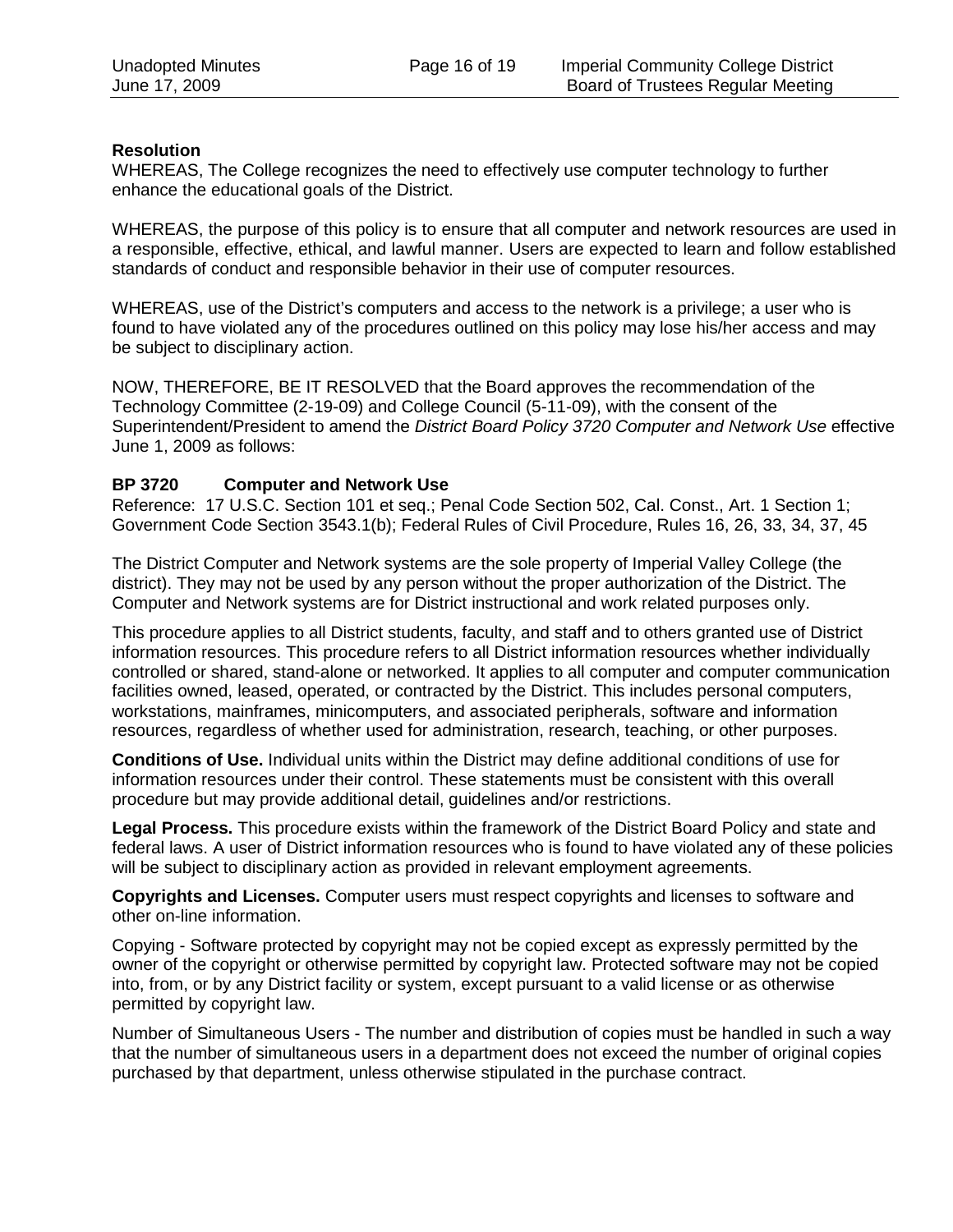Copyrights - In addition to software, all other copyrighted information (text, images, icons, programs, etc.) retrieved from computer or network resources must be used in conformance with applicable copyright and other law. Copied material must be properly attributed. Plagiarism of computer information is prohibited in the same way that plagiarism of any other protected work is prohibited.

**Integrity of Information Resources.** Computer users must respect the integrity of computer-based information resources.

Modification or Removal of Equipment - Computer users must not attempt to modify or remove computer equipment, software, or peripherals that are owned by others, unless they have received proper authorization.

**Unauthorized Use** - Computer users must not interfere with others access and use of the District computers. This includes but is not limited to the sending of chain letters or excessive messages, either locally or off-campus; printing excess copies of documents, files, data, or programs, beyond those needed to perform the work of the District; running grossly inefficient programs when efficient alternatives have been provided by the District; modifying without proper authorization system facilities, operating systems, or disk partitions; attempting to crash or tie up a District computer or network; and damaging or vandalizing District computing facilities, equipment, software or computer files.

**Unauthorized Programs** - Computer users must not intentionally develop or use programs which disrupt other computer users or which access private or restricted portions of the system, or which damage the software or hardware components of the system. Computer users should take appropriate, reasonable measures to ensure that they do not use programs or utilities that interfere with other computer users or that modify normally protected or restricted portions of the system or user accounts. The intentional, malicious use of any unauthorized or destructive program will result in disciplinary action as provided in relevant employment agreements, and may further lead to civil or criminal legal proceedings.

**Unauthorized Access.** Computer users must not seek to gain unauthorized access to information resources and must not assist any other persons to gain unauthorized access.

**Abuse of Computing Privileges** - Users of District information resources must not access computers, computer software, computer data or information, or networks without proper authorization, or intentionally enable others to do so. Additionally, abuse of the networks to which the District belongs or the computers at other sites connected to those networks will be treated as an abuse of District computing privileges. Users who abuse these privileges and/or these procedures may lose their access and be subject to disciplinary action.

**Reporting Problems** - Any defects discovered in system accounting or system security must be reported promptly to the appropriate system administrator so that steps can be taken to investigate and solve the problem.

**Password Protection** - A computer user who has been authorized to use a password-protected account may be subject to both civil and criminal liability if the user discloses the password or otherwise makes the account available to others who intend to use this information for fraudulent, malicious or illegal purposes and the computer user knew or should have reasonably known of that person's intent.

**Usage.** Computer users must respect the rights of other computer users. Attempts to circumvent these mechanisms in order to gain unauthorized access to the system or to another person's information are a violation of District procedure and may violate applicable law.

**Unlawful Messages** - Users may not use electronic communication facilities to send defamatory, fraudulent, harassing, obscene, threatening, or other messages that violate applicable federal, state, or other law or District policy, or which constitute the unauthorized release of confidential information.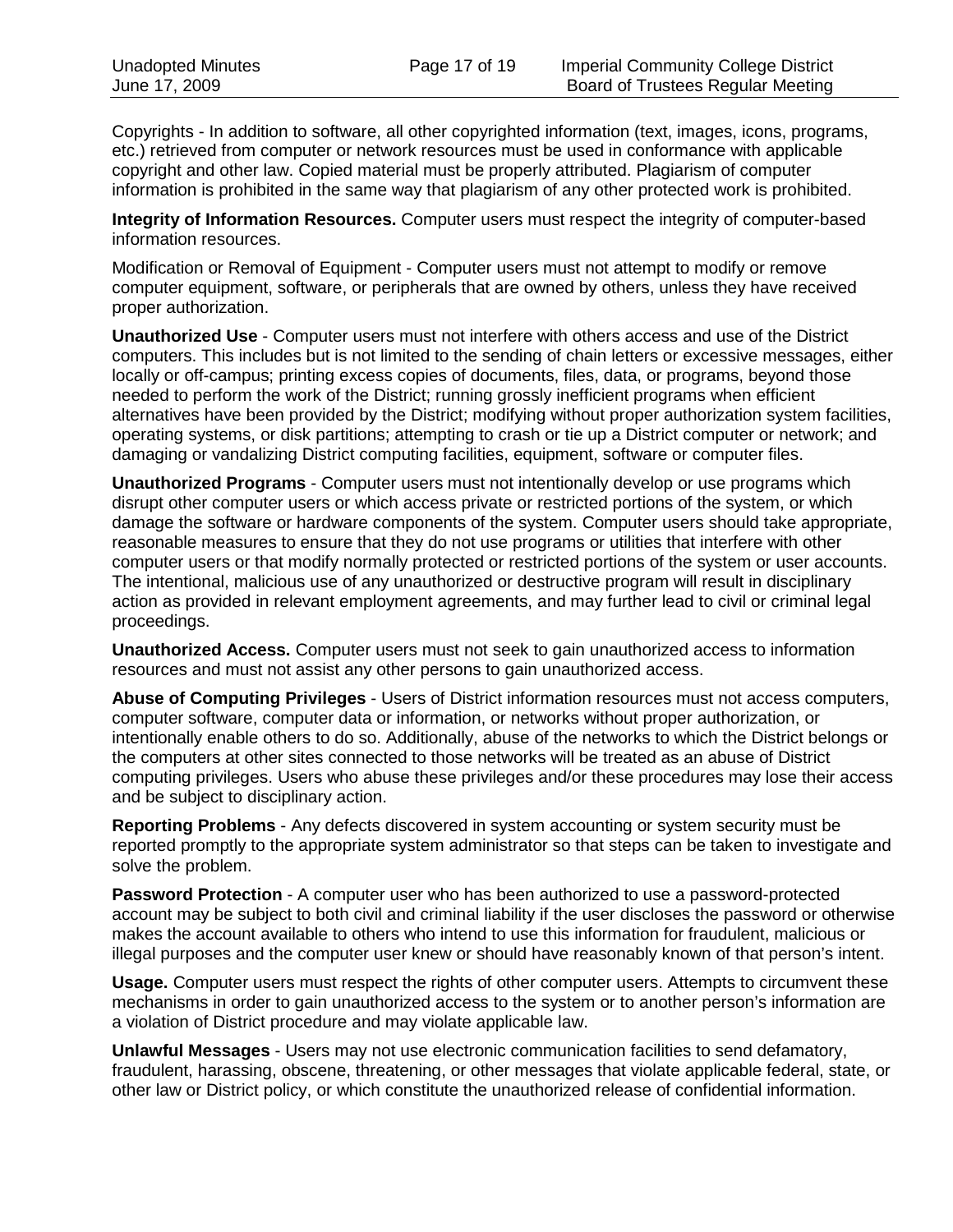**Information Belonging to Others** - Users must not intentionally seek or provide information on, obtain copies of, or modify data files, programs, or passwords belonging to other users, without the permission of those other users.

**Rights of Individuals** - Users must not release any individual's (student, faculty, and staff) personal information except in the circumstances allowed under law or contract.

**User identification** - Users shall not send communications or messages anonymously or without accurately identifying the originating account or station.

**Political, Personal and Commercial Use** - The District is a non-profit, tax-exempt organization and, as such, is subject to specific federal, state, and local laws regarding sources of income, political activities, use of property, and similar matters.

**Political Use** - District information resources must not be used for partisan political activities where prohibited by federal, state, or other applicable laws.

**Personal Use** - District information resources should not be used for personal activities that interfere in any way with the use of District information resources for official district business.

**Commercial Use** – Electronic communication facilities may not be used to transmit commercial advertisements, solicitations, or promotions, with the exception of commercial activities that are for the exclusive and sole benefit of the District, officially sanctioned student groups or clubs, or the Imperial Valley College Foundation. Further, District employees may use the District intranet to transmit to other District employees materials of a commercial nature as long as those employees have expressed a direct interest in said materials and as long as transmission of said materials does not interfere in any way with the use of District information resources for official District business. Users also are reminded that the ".cc" and ".edu" domains on the Internet have rules restricting or prohibiting commercial use, and users may not conduct activities not appropriate within those domains.

**Nondiscrimination.** All users have the right to be free from any conduct connected with the use of the Imperial Valley College network and computer resources which discriminates against any person on the basis of national origin, religion, age, sex (gender), race, color, medical condition, ancestry, sexual orientation, marital status, gender preference, physical or mental disability, or because he or she is perceived to have one or more of the foregoing characteristics, or based on association with a person or group with one or more of these actual or perceived characteristics. No user shall use the District network and computer resources to transmit any message, create any communication of any kind, or store information which violates any District procedure regarding discrimination or harassment, or which is legally defined as defamatory or obscene, or which constitutes the unauthorized release of confidential information.

# **Disclosure**

No Expectation of Privacy - The District reserves the right to monitor all use of the District network and computer to assure compliance with these policies. Users should be aware that they have no expectation of privacy in the use of the District network and computer resources. The District will exercise this right only for legitimate District purposes, including but not limited to ensuring compliance with this procedure and the integrity and security of the system.

Possibility of Disclosure - Users must be aware of the possibility of unintended disclosure of communications.

Retrieval - It is possible for information entered on or transmitted via computer and communications systems to be retrieved, even if a user has deleted such information.